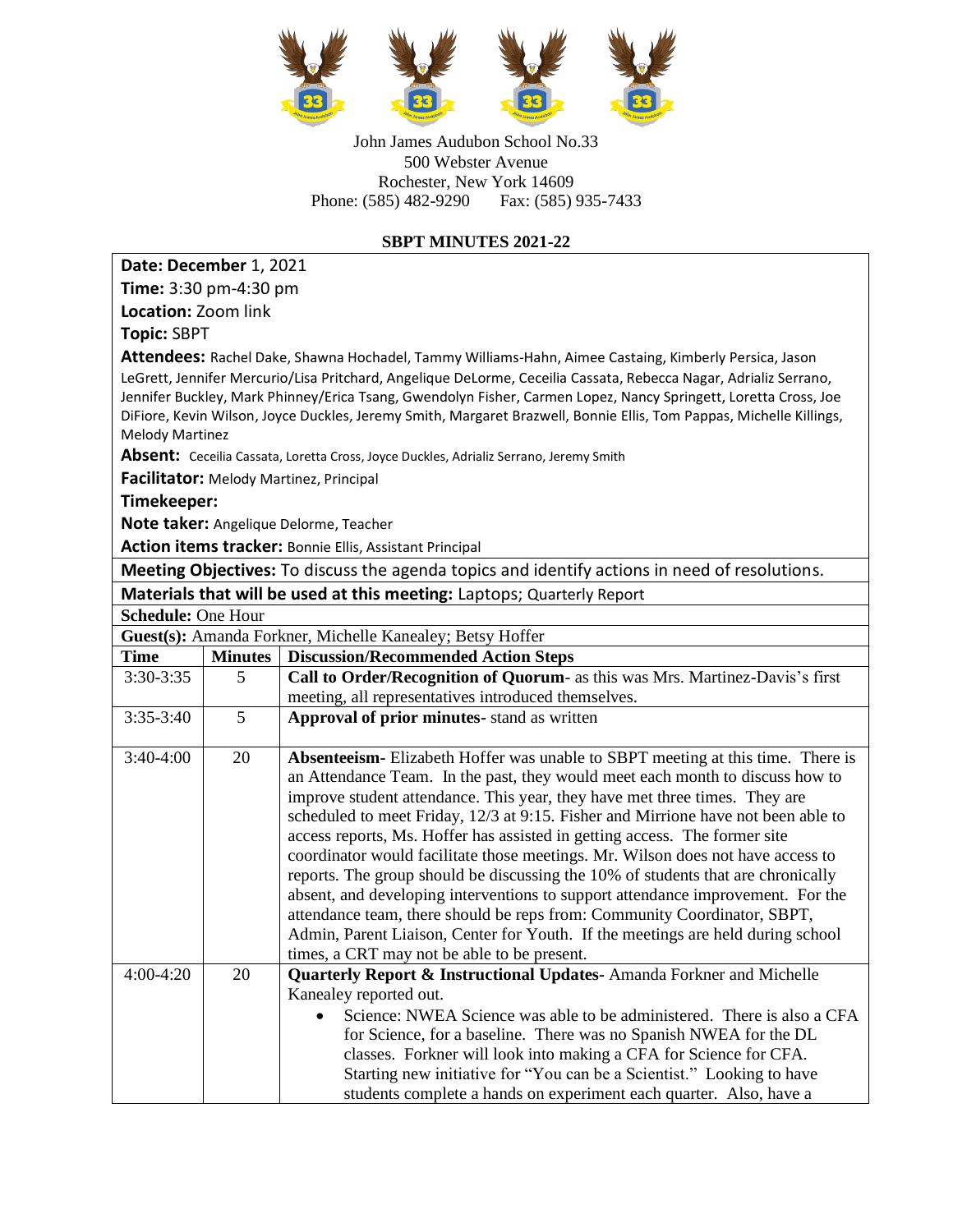

John James Audubon School No.33 500 Webster Avenue Rochester, New York 14609<br>
1859 482-9290 Fax: (585) 935-7433 Phone: (585) 482-9290

| science night for students display their work. Looking to gather a team of<br>teachers to align science standards with lessons to make the initiative<br>work. This has not started as we did not have data to begin with. Since we<br>have been able to gather NWEA data, there were only around 12 students<br>that were meeting standards at grade level. There will be much more<br>discussion around how to get this initiative started.<br>Attendance Team: The first meeting was 11/5/21. We have been working<br>٠<br>on incentives for promoting good attendance. COVID absences have to be<br>coded properly in order for student's attendance to not be marked against<br>us. There needs to be more fact checking and data verification regarding<br>the COVID coding. The Attendance Team will need to follow up with Ms.<br>Hoffer. If a student is COVID positive, or in quarantine, they should be<br>marked Absent Excused. If a child completes work while out of school,<br>they should be marked Present Asynchronous. Looking for clarification:<br>parents that are choosing to keep kids home, without being charged by the<br>Monroe County Health Board, can they be marked Asynch if they<br>complete work? Bonnie resent information that was created by CO<br>regarding attendance codes. We want to share with parents that having<br>COVID or being quarantined is not something to be ashamed of, or<br>worried about. We can work together as a school family get the children<br>school work, and the attendance of the child will not count against the<br>family or the school.<br>Implementation of Community School Model: information was shared<br>with families and staff regarding the Family Resource Center, WIC Mobile<br>Food Pilot, Family and Community<br>Newsletter: Mr. Wilson is working on getting a quarterly newsletter out.<br>$\bullet$<br>Community Partners: the next CET meeting is scheduled in December.<br>$\bullet$<br>Since the change in Principal and Community Coordinator, there were no<br>meetings from Sept-Nov. At this meeting, there will be more discussion<br>around support from our Community Partners.<br>Community Engagement Team: Food Pantry Donations, Foodlink, Parent<br>$\bullet$<br>Teacher Conferences were held by phone or scheduled meetings. Surveys<br>are being created about services that are offered to families and their<br>effectiveness. |
|------------------------------------------------------------------------------------------------------------------------------------------------------------------------------------------------------------------------------------------------------------------------------------------------------------------------------------------------------------------------------------------------------------------------------------------------------------------------------------------------------------------------------------------------------------------------------------------------------------------------------------------------------------------------------------------------------------------------------------------------------------------------------------------------------------------------------------------------------------------------------------------------------------------------------------------------------------------------------------------------------------------------------------------------------------------------------------------------------------------------------------------------------------------------------------------------------------------------------------------------------------------------------------------------------------------------------------------------------------------------------------------------------------------------------------------------------------------------------------------------------------------------------------------------------------------------------------------------------------------------------------------------------------------------------------------------------------------------------------------------------------------------------------------------------------------------------------------------------------------------------------------------------------------------------------------------------------------------------------------------------------------------------------------------------------------------------------------------------------------------------------------------------------------------------------------------------------------------------------------------------------------------------------------------------------------------------------------------------------------------------------------------------------------------------------------------|
| -We need to make sure that we are holding each other accountable for making<br>improvements. If there are no changes, or improvements, our school will close in<br>two years. The continuation plan and the quarterly report will be sent out to the<br>school and presented in the future.                                                                                                                                                                                                                                                                                                                                                                                                                                                                                                                                                                                                                                                                                                                                                                                                                                                                                                                                                                                                                                                                                                                                                                                                                                                                                                                                                                                                                                                                                                                                                                                                                                                                                                                                                                                                                                                                                                                                                                                                                                                                                                                                                    |
| -Looking to see if we can engage the parents and families more engaged and<br>involved in making improvements and supporting the progress in our DI. In the<br>past, Munoz held Chat with the Principal Zoom Meetings to discuss Receivership                                                                                                                                                                                                                                                                                                                                                                                                                                                                                                                                                                                                                                                                                                                                                                                                                                                                                                                                                                                                                                                                                                                                                                                                                                                                                                                                                                                                                                                                                                                                                                                                                                                                                                                                                                                                                                                                                                                                                                                                                                                                                                                                                                                                  |